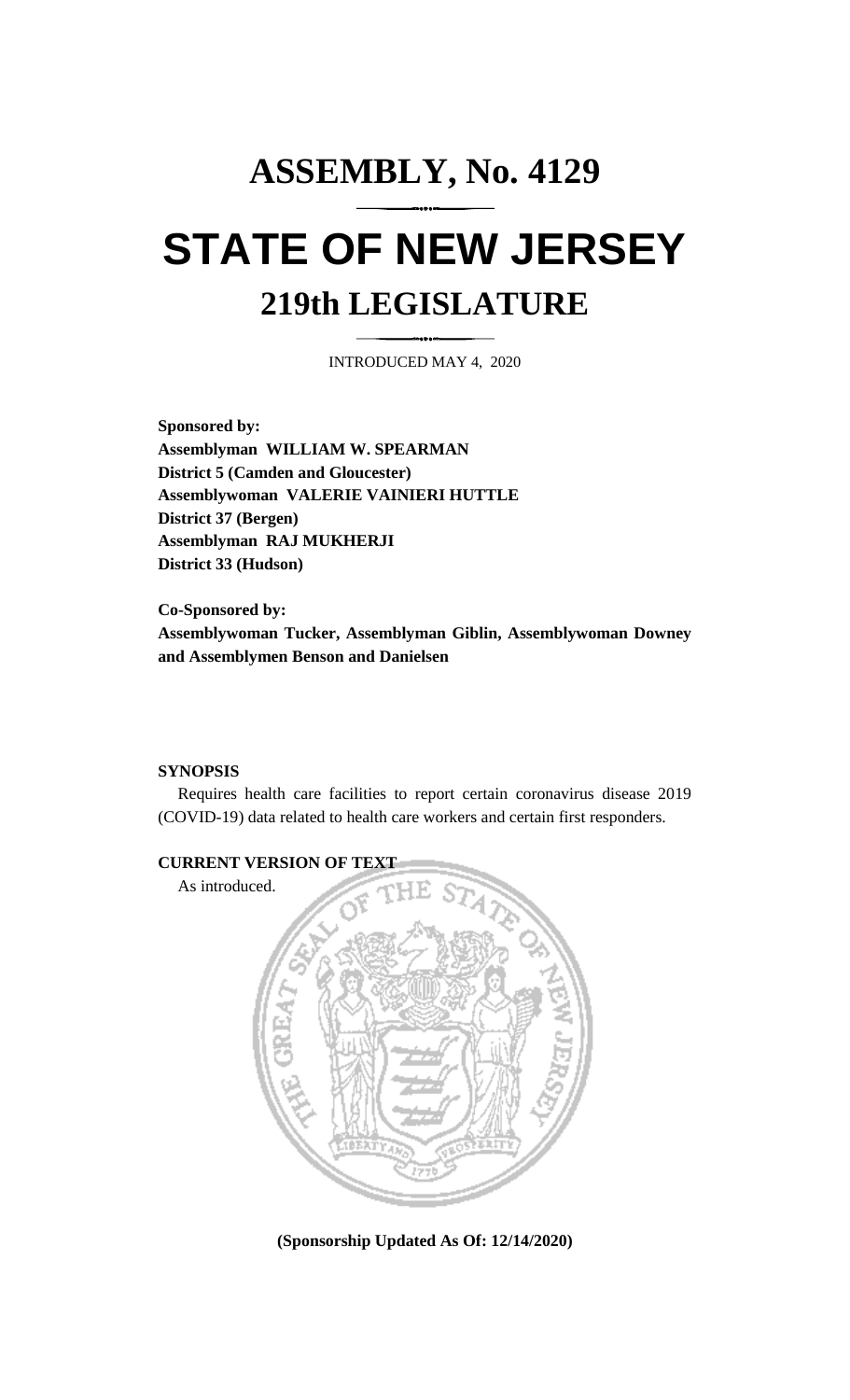**AN ACT** concerning data reporting related to the coronavirus disease 2019 pandemic.

 **BE IT ENACTED** *by the Senate and General Assembly of the State of New Jersey:*

 1. a. (1) The Commissioner of Health shall require general acute care hospitals, special hospitals, ambulatory care facilities, ambulatory surgical centers, and nursing homes licensed pursuant to P.L.1971, c.136 (C.26:2H-1 et seq.) to report to the Department of Health data on the number of health care professionals, ancillary health care workers, and emergency medical services personnel affiliated with the facility who: tested positive for the coronavirus disease 2019; died from the coronavirus disease 2019; and were admitted for treatment for the coronavirus disease 2019.

 (2) The commissioner shall compile the data reported pursuant to this subsection by facility type and by professional license or certification type, if any, or by job title or category.

 b. The department shall publish on its Internet website the occupational data received pursuant to subsection a. of this section. The department shall update its Internet website on a daily basis by publishing the latest data received by the department pursuant to subsection a. of this section. To the extent possible, the data reported by the department pursuant to this subsection may be merged and cross-referenced with the data published by the department pursuant to subsection b. of section 1 of P.L.2020, c.28.

 2. This act shall take effect immediately and shall expire one month after the end of both the state of emergency and the public health emergency declared in response to the coronavirus disease 2019 pandemic.

- 
- 

## STATEMENT

 This bill establishes certain reporting requirements for health care facilities with regard to the coronavirus disease 2019 (COVID-19) for certain health care workers.

 Specifically, general acute care hospitals, special hospitals, ambulatory care facilities, ambulatory surgical centers, and nursing homes will be required to report to the Department of Health (DOH) data on the number of health care professionals, ancillary health care workers, and emergency medical services personnel affiliated with the facility who: tested positive for COVID-19; died from COVID-19; and were admitted for treatment for COVID-